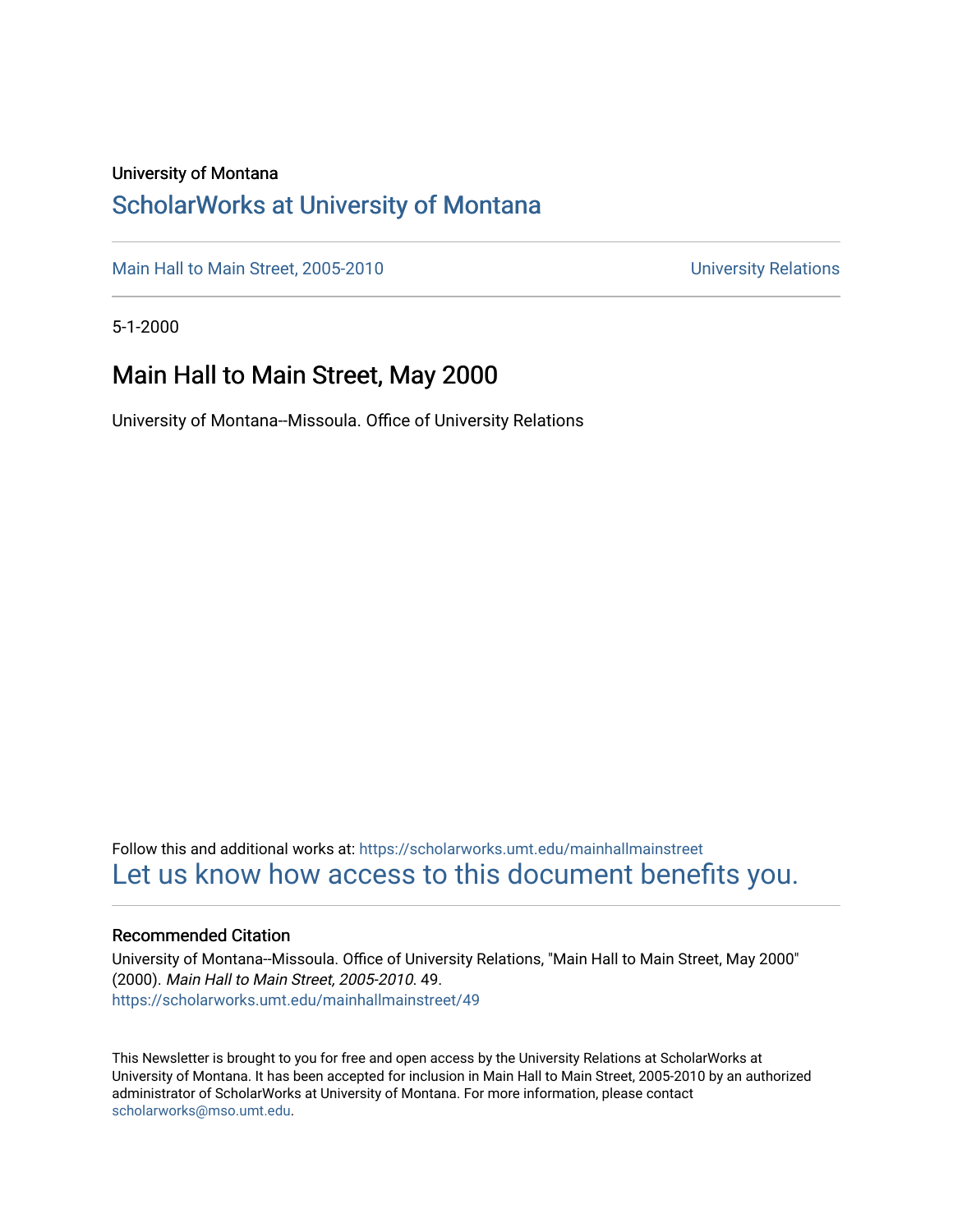## 78.786  $M44ma$



MAY 0.1 2503

# **Main Hall<sup>to</sup> Main St.**

Vol. 6, No. 5 Connecting Campus and Community May 2000

# Mansfield statue dedicated

A honoring Montana's most revered<br>dedicated at the start of Commencement<br>weekend earlier this month campus mall and bronze sculpture honoring Montana's most revered statesman and his wife were weekend earlier this month.

A life-size statue of Maureen and Mike Mansfield was unveiled on the mall behind Main Hall during a public celebration honoring the couple's accomplishments and ties to UM. The mall itself, previously known as the Library Mall, became the Maureen and Mike Mansfield Mall, named for two of UM's most famous alumni.

The bronze was commissioned by UM alumni Magnus and Velma Aasheim of Mesa, Ariz., and Antelope, Mont., and sculpted by artist Terry Murphy, a Helena native and lifelong admirer of Mike Mansfield.

The Mansfields, who live in Washington D.C., where Mike continues to work as a consultant, hold a special place in



**The new Mansfield statue stands on the mall between the library and University Center.**

UM's history and in the hearts of the campus and Montana communities. "With this very well publicized event, we dedicate the mall and bronze that will remain prominently in public view to honor these two people who because of their quiet, unassuming and humble natures — tended to shy away from such visibility and fanfare," UM President George Dennison said. "Few leaders of our country, past or present, have matched the accomplishments of Maureen and Mike Mansfield. The University takes great pride in the Mansfields and all that they have done for Montana, the United States and the world.

The Mansfields met while working in Butte in the 1920s. Mike worked in the mines as a mucker and mining engineer until 1930, and Maureen taught high school in Butte. She urged Mike to finish his education, and with Maureen's financial and moral support, he entered UM.

Mike earned a bachelor's degree in 1933 and a master's degree in history in 1934, writing his thesis on Korean-American diplomatic relations. He stayed on at UM, working in administration and teaching Latin American and Far Eastern history until 1942.

Encouraged by Maureen and his students to run for political office, Mike was elected to the U.S. Congress in 1942. He served five terms as a representative before being elected senator from Montana in 1952. He is the longest-serving Senate majority leader in U.S. history, having held that position from 1961 until he retired in 1977.

Mike served under Presidents Carter and Reagan as the American ambassador to Japan from 1976 to 1988. Despite turning 97 this spring, he continues to advise American and Asian leaders on issues affecting the Pacific Rim and American-Asian relations.

## UM names first woman provost

n administrator at Ohio's Kent State University will become the first woman to oversee academic affairs at The University of Montana.

Lois Muir, associate provost and professor of educational psychology at Kent State, will become UM's provost and vice president for academic affairs July 1. As UM's No. 2 administrator, she will be the highest ranking woman in UM history.

Muir will replace Robert L. Kindrick, who is leaving UM this summer for a similar position at Wichita State University in Kansas. Muir was among five finalists who visited UM earlier this month for interviews and public forums.

Muir has held her current position since 1996. Before that she served as dean of graduate studies, dean of arts, humanities and social sciences, and psychology professor at Kennesaw State University in Georgia. Muir has held other administrative positions at the University of Wisconsin in La Crosse and the University of South Dakota. Before moving into administration, she served on the psychology faculty at Indiana University, Rutgers University and the University of Wisconsin in La Crosse.

As a researcher, Muir specializes in developmental psychology with an emphasis on parent-infant relationships and the psychology of women. Her current work involves the longitudinal study of variables that influence mothers' relationships with their children. This particular study began in the third trimester of their pregnancies with follow-up studies atsix weeks and one, two and nine years.

In 1982 Muir earned her doctorate in psychology from State University of New York at Stony Brook, where she majored in experimental psychology. She earned a master's degree in family and child development and a minor in clinical psychology from Auburn University in 1978 and a bachelor's degree in psychology with a minor in computer science from the University of Texas at Austin in 1974.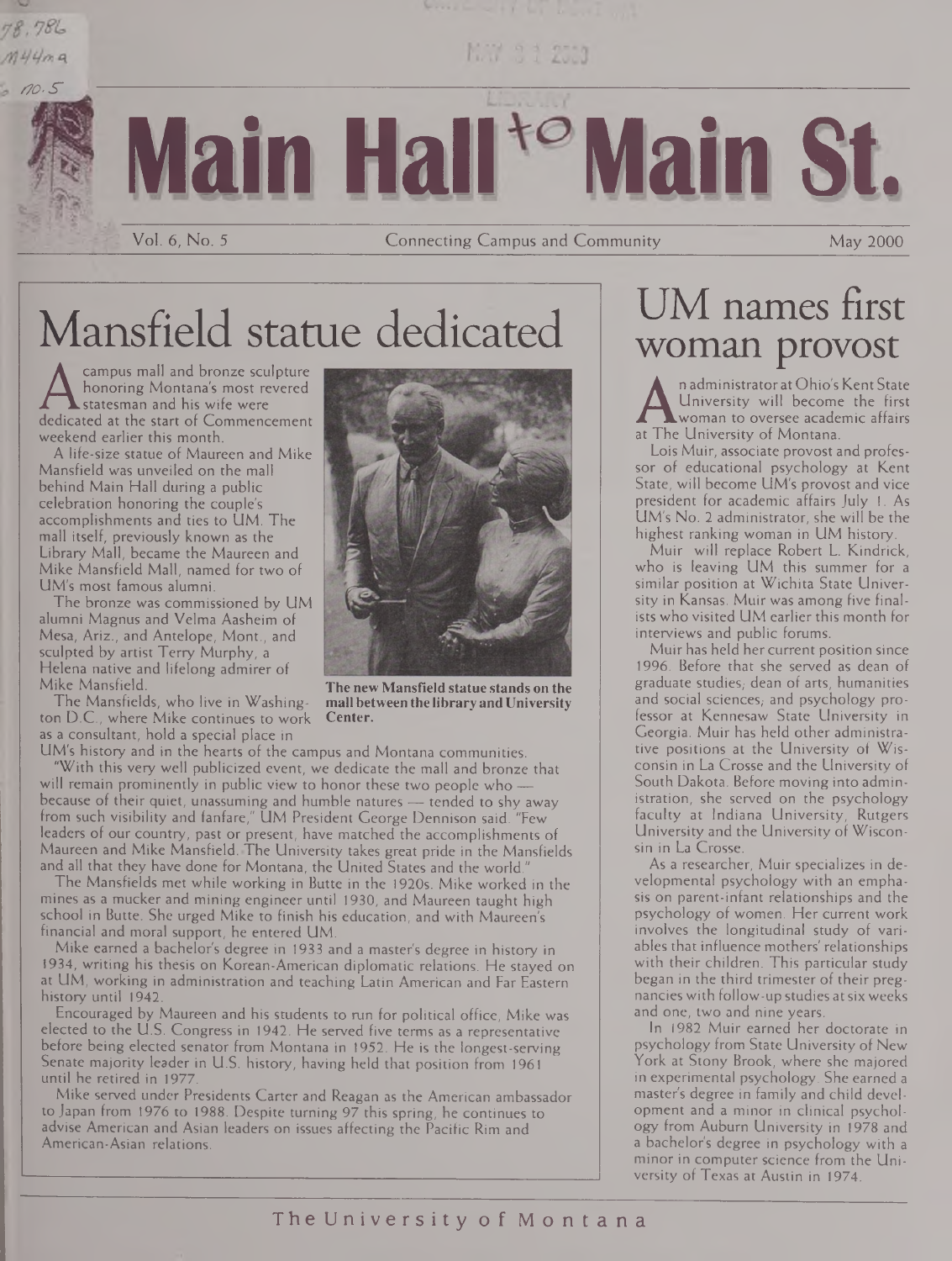## 'Do re me' meets Indian culture at Fort Peck

Fig. 2. The very third summer, Missoula hosts the International<br>
American Indian tribes be represented. Thus far, however, they<br>
American Indian tribes be represented. Thus far, however, they very third summer, Missoula hosts the International Choral Festival, attracting singing groups and fans from around the world. The festival also features some U.S. and Montana choruses, so it would be appropriate that haven't been.

Two UM faculty members have set out to change that for this summer's festival, July 12-16.

It all began fall semester 1998 when philosophy Professor Dick Walton attended the All-State Music

Festival to see and hear his daughter perform with the All-State Orchestra. As he read the program, he noted the total absence of students from Montana's Indian reservations.

Walton graduated from Harlem High School — which serves the Fort Belknap Indian Reservation — where his father, Earl Walton, was the band and chorus teacher. In those days, a group of six or so Harlem High School musicians, tribal members and nonmembers — including young Walton on tuba — went to the All-State Music Festival every year.



**Funk**

That this no longer was the case began to churn away in Walton's head, and a few days later he was on the phone to Gary Funk, a UM associate professor of music. Walton proposed starting a summer vocal music camp at UM for tribal youth. The idea ignited Funk, a passionate musician and UM's choral director for the past five years.

Since neither he nor Walton knew quite how to pull off their ambitious plan, Walton says, they spent hours brainstorming. They called people on the reservations and at tribal colleges. Responses weren't promising.

### **Bridging gaps**

With their eyes opened a bit to the challenges ahead, he and Funk trimmed their plans, backing off the summer-camp idea temporarily, settling instead on preparing an Indian choir to sing at the International Choral Festival. They also jettisoned their original "naive" plan to involve participants from all the tribes, Walton says.

The distances are too great," he says. "We realized we could do a better job with one or two tribes.

Because they'd decided the only way to open the doors into tribal culture was to go where they had contacts, they chose the Fort Belknap and Fort Peck reservations. Walton had old friends at Fort Belknap. But more recently he'd had Horace Pipe, a tribal geologist at Fort Peck, as a philosophy student, and Walton remembered him as "a fine singer." Pipe perked his ears at the proposed project and arranged to get it on the Tribal Council agenda. Soon after, Walton and Funk made their first of three weekenders — 1,000-mile round trips by car from Missoula to Wolf Point — to make their pitch.

We made a good presentation," Funk says. "One woman had tears in her eyes because she was so moved that we wanted to do this.

But the trips, more than just long, tiring drives, have been an emotional roller-coaster ride, sending the twosome from the doldrums to the stratosphere and back several times. Culture shock was unsettling, and the learning curve was steep. They were introduced to the importance of hand shaking, of cloth and tobacco in certain rituals, of memorial feasts and more. They also learned about what tribal members jokingly call "Indian time, which operates somewhat independently of the clock.

On the evening of their first visit to Fort Peck, Walton and

Funk heard the Dakota Choir of about 12 women, and Funk conducted them in a few songs. Despite the fact that the choir didn't read music, it was a good rehearsal, he says. In fact, the members got so excited that about 9:30 p.m. one asked if he and Walton would like to hear "a drum," which Walton explains is not just a drum but also the drummers and the songs they sing and play. The experience overwhelmed them.

Still flying high the next day, they returned to Missoula and soon after had rounded up support from UM President George Dennison, the School of Fine Arts, the College of Arts and Sciences and Lloyd Chesnut, vice president for research. They scheduled their second trip to Wolf Point.

When they arrived at the agreed time, only a handful of people had gathered for the meeting and rehearsal.

"This deflated our helium balloon," Funk says, "so we had a discussion. We told them we could not have a choir with six people. We needed 25 to 30." The six singers promptly went out and rounded up 16 more people — anyone they could find and the group rehearsed. Another invitation to hear a drum, a different group this time, followed the rehearsal. When Walton and Funk returned to their hotel at midnight, Funk had a call.

'They wanted a meeting at 8 a.m. the next morning (Sunday)," he says. "So we had a meeting, and we told them, 'Here's what needs to happen. This has to come from your soul. It has to become your idea because I'm going to be gone for three months.' They agreed to get it organized, get a choir together, select music and rehearse."

## **Pumped up**

Relieved and excited, the twosome talked nonstop about outcomes all the way back to Missoula, Funk says.

'They have to do well," he says. "We want to provide support for them to sing their music in their own way. The project is so full of hope and uplift if we can just get it to go.

Between that weekend in February and the next one Walton and Funk arranged in March — just before Funk took a class of UM music students to study for three months in Europe — the group made great progress, Walton says. Calling themselves the Fort Peck Oyate Singers, they rehearsed every week with one of two local conductors: the Wolf Point

high School choral director, Doug Trost, and Lynn Munson, the choral director at the tribal college and grade school. Still, the singers "have a long way to go," Walton says.

'They'd never heard of the International Choral Festival," he says. "In fact, choral music in the usual forms is alien to their culture. They sing, but they sing in unison. They don't employ the same scale system, and they do different things with their voices than we do.

Walton has been working to raise money from various community agencies to sustain the momentum of the project, which now includes some Fort Belknap singers. The plan is for the singers and a drum to perform at the festival.

It will be a "stunning program" if they pull it off, Walton says, adding, "and I believe they will.

He and Funk hope eventually to broaden the project, bringing the tribal culture to campus. They share an admiration for values that tribes are working to preserve, such as respect for their elderly, value of family, importance of ceremony and sense of tradition.

Americans tend to think of this learning as going one way that we'll teach the Indians about our culture," Walton says. "I happen to believe that we have a lot to learn from them. *—Terry Brenner*

*One woman had tears in her eyes because she was moved that* 50 *wanted to* do this."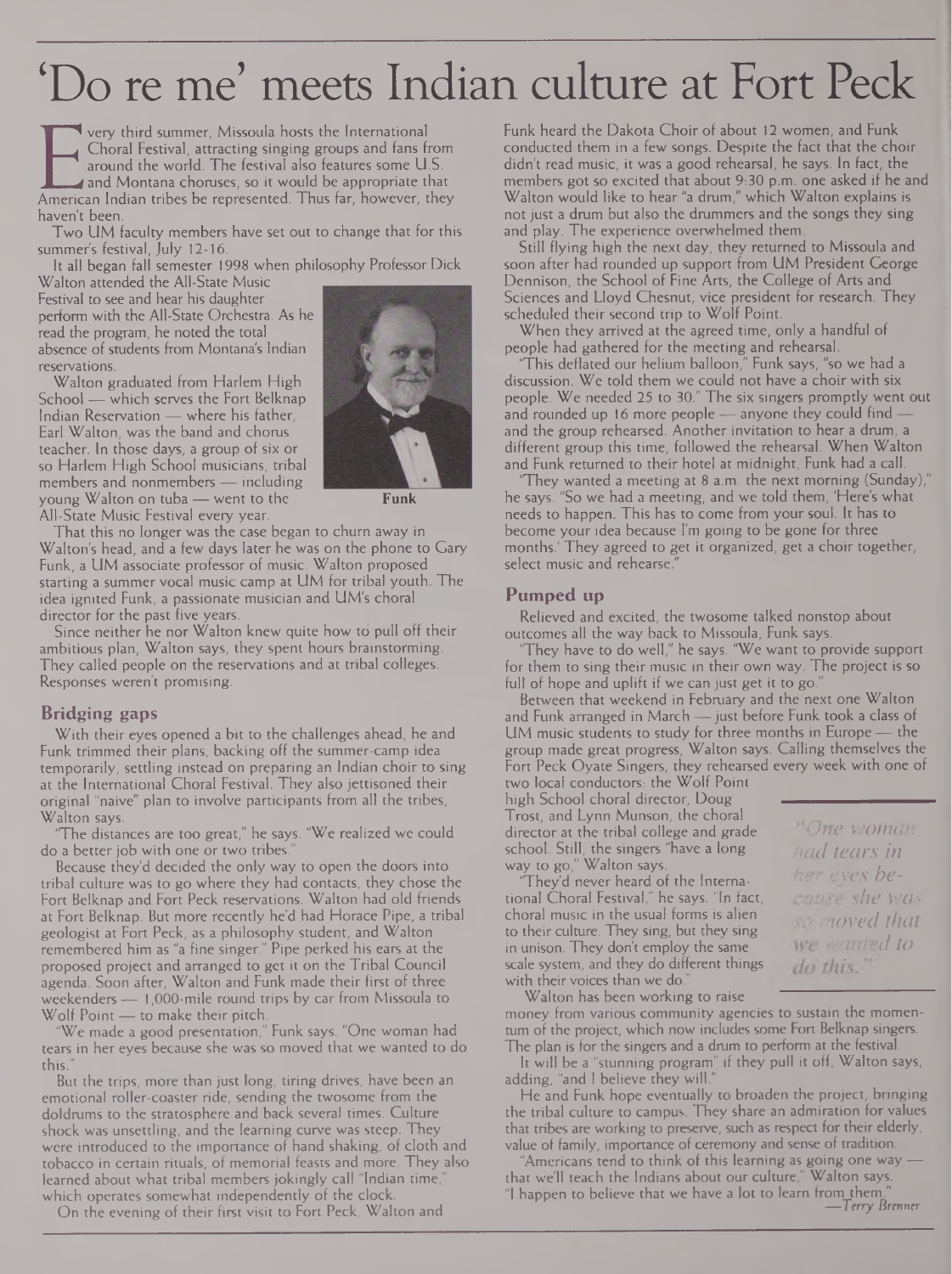

**Leading Woman—**Barbara Hollmann, vice president for student affairs, received a Montana Excellence in Leadership Award 2000 from the Interdepartmental Coordinating Committee for Women this month in

Helena. The award recognizes her exemplary leadership and outstanding efforts to help women excel in the workplace. UM President George Dennison nominated her for the honor,



**Hollmann**

citing her support for the promotion of women — often to positions previously held by men — and her innovative workplace strategies to change working relationships in offices reporting to her. Hollmann is one of UM's top-ranking women administrators.

**Voluminous Collection—**UM's Mansfield Library celebrated a major milestone May 2 with the acquisition of its millionth volume. (The library held a mere 187 volumes in 1895.) The millionth book is "Ecological Stewardship, a Common Reference for Ecosystem Management" and was acquired with funds from the Irene Evers Endowment. The book is available in print and CD format.

**Ticket Time—**The deadline for purchasing season tickets for 2000 Grizzly football is June 1. The Griz open their season in little more than three months against powerhouse Hofstra Sept. 2 at home. Other home games are Cal Poly, Sept. 16; Sacramento State (Homecoming), Oct. 7; Northern Arizona, Oct. 21, Idaho State, Nov. 4; and Montana State (100th meeting), Nov. 18. Call (406) 243-4051 or (888) MONTANA for ticket information.

**Getting Acquainted—**New students and their parents will visit campus for the first in a series of summer orientation sessions June 14-16. For more information, call Admissions and New Student Services at (406) 243-6266 or (800) 462-8636.

**Udall Scholars—**Three UM students have been awarded Udall Scholarships of up to \$5,000 for the 2000-2001 academic year. The students are Sarah Canepa of Troy, Jonathan Rothman of Roswell, Ga., and Andrew Van Eck of Portland, Ore. Udall Scholarships go to outstanding sophomores and juniors who plan to pursue a career related to the environment.

**Emmy Hopeful—**A documentary produced by the Mansfield Center for Pacific Affairs at UM is one of six cultural/historical documentaries nominated to receive a regional Emmy from the Seattle chapter of the National Academy of Television Arts and Sciences. The film, "From the Far East to the Old West: Chinese and Japanese Settlers in Montana," describes through archival photographs, diaries and letters the lives of these settlers who came to Montana before 1920 and their oft-forgotten contributions to the state's development. The award will be presented June 17 in Seattle.

**Prestigious Positions—**Five UM journalism students have been picked for prestigious Dow Jones Newspaper Fund internships for this summer. The students will train at various universities before joining the staffs at top newspapers and news services across the nation. To win the internships, the students had to take a "real stiff editing test," said UM journalism Associate Professor Dennis Swibold. He added that in his seven years of monitoring the program, UM has never had five of these internships at the same time.

**Rankin Retrospective—**Brilliant, abstract Montana landscapes by a UM alumnus are displayed in UM's Museum of Fine Arts through June 16. "Jerome Rankin: A Retrospective" features intensely colored, mixed-media artworks "infused with mythological and spiritual presence," according to the artist. Rankin, who earned a master of fine arts degree from UM, now lives near Bozeman and devotes most of his time to printmaking, painting and sculpture. Rankin's exhibit opened on campus May 12 as a feature in the Honored Alumni Art Show. The museum is located in the Performing Arts and Radio/Television Center. Gallery hours are 9 a.m. to noon and <sup>1</sup> p.m. to 5 p.m. weekdays.

**Historic Grant—**UM's Maureen and Mike Mansfield Center has received a three-year, \$450,000 grant from the Henry Luce Foundation in New York. The grant, the largest the center has ever received, supports the "America's Wars in Asia: A Cultural Approach to History and Memory" project. Led by center Director Philip West, the project is a collaboration with scholars, artists, writers and teachers from Japan, Korea, Vietnam and China. It aims to put a human face on the complexities of American-Asian relations by looking at them through literature, art, letters, biographies and more that arises out of war. The project has three distinct components: the Asia-America dialogue series, weeklong summer sessions begun in 1998 and ending in  $2002$ , the digital resource library on the Internet, to be ready for use by 2001; and teacher training institutes starting at UM in summer 2003.

**Bright Scholars—**Seven UM students have been recommended for 2000-2001 Fulbright Scholarships by U.S. screening committees, a number that ties the University's all-time high in 1995. The prestigious scholarships cover the basic costs of training in the creative and performing arts or academic study abroad. Their purpose is to increase mutual understanding between Americans and people in other countries. The UM students will receive their scholarships when Fulbright committees in the host countries give approval. The scholars are Hannah Thompson, a senior in art and German from Missoula, Kelsi Camp, a senior in English and German from Sandpoint, Idaho, Caitlin DeSilvery, a graduate student from New York,- Paul Lachapelle, a graduate student in resource management from Shelburne, Vt.; Elizabeth Morse, a senior honors student in communication studies from Anderson, S.C.; Scott Pankratz, a graduate student in environmental studies from Thousand Oaks, Calif., and Joshua Tewksbury, a graduate student in organismal biology and ecology from Brattleboro, Vt.

**Stay Connected**—Stay current on campus news by visiting the University's Web site at <http://www.umt.edu>. The story and photo change daily, and campus events for each day are listed. You also can subscribe to TGIF, UM's e-mail newsletter, from that site.